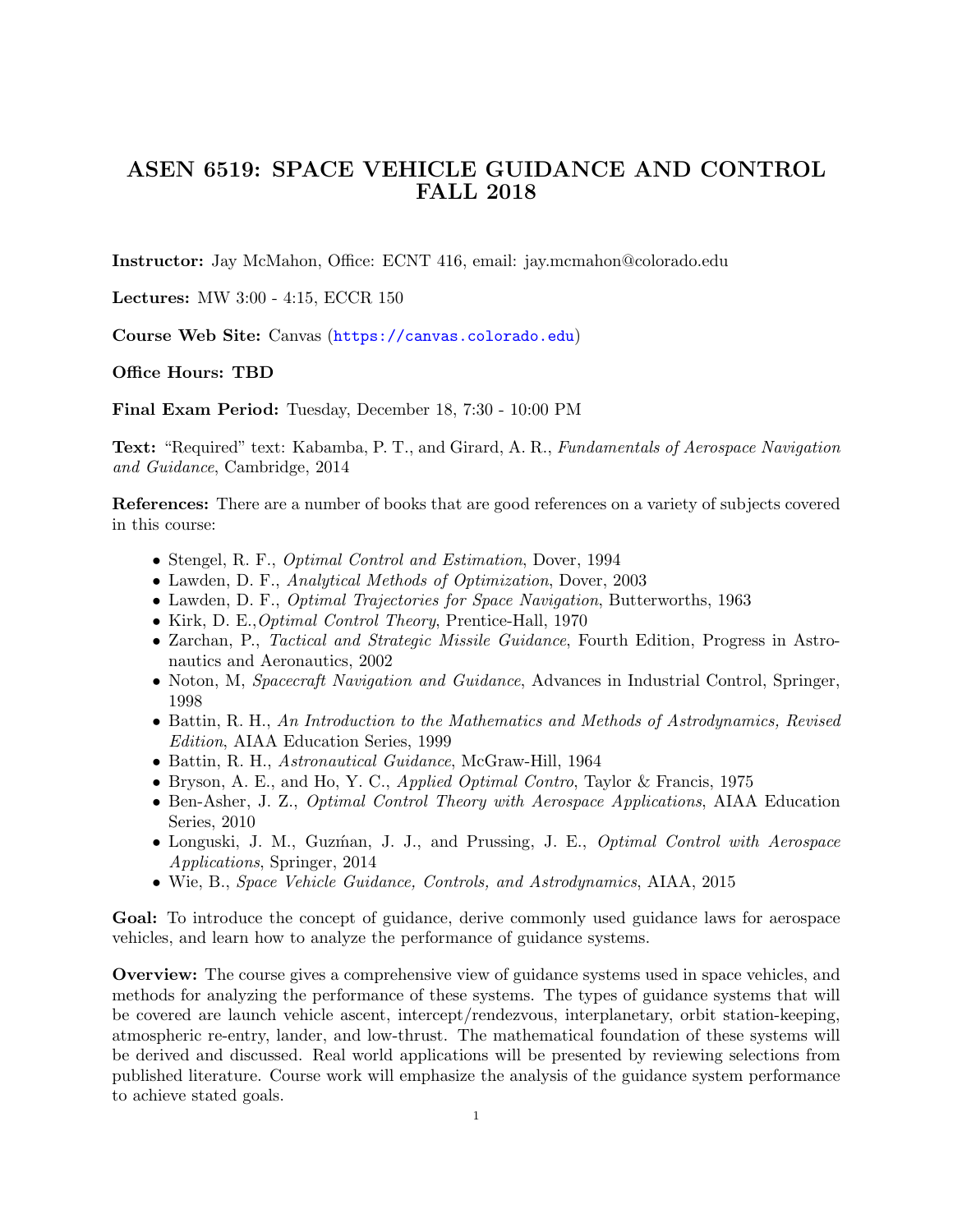Grading: I use the standard 100 point system for grading. I reserve the right to define the final numeric ranges for each letter grade, although they typically match the standard scale (and won't be higher than) where an A is 90-100, a B is 80-89, etc. I will assign  $\pm$ 's to the letter grades at the end of the course as I find appropriate. The grade breakdown for this course is: Homework - 40% Midterm - 20% Project - 40%

Homework Policy: There will be 4 or 5 homework sets in this course. At least 2 weeks will be given for each set to be completed. Homework sets will generally involve simulations to be created. Any programming language can be used to create these programs. All assignments, including any code written, will be submitted through the course web site.

There may also be some journal papers assigned as pre-class readings so we can discuss the papers in class. These papers will be posted on the course web page or will be available through the library.

Exams: There will be a take-home midterm exam and no final exam. If you have exam grading issues, you must see me within 2 weeks of having the exam returned to you. See policies below for issues with schedule, although given the take-home nature I don't think there will be issues.

**Project:** There will be one **significant** semester project for the course. This project will involve more detailed simulation and analysis than a typical homework assignment. The details will be discussed during the semester. A professionally formatted technical report will be required for the project, and there will be a presentation of results to the class at the end of the semester.

Web Page: This semester we will be using Canvas, CU Boulder's new learning management system. We will be using Canvas for posting all class information (assignments, notes, slides); work will also be turned in and returned through this site. There will also be a discussion board that will be used.

To access Canvas, go to: <https://canvas.colorado.edu>. Log-in using your CU login name and IdentiKey password.

Once you log-in, click on ASEN6519 to go into our course.

Make the most out of Canvas by downloading the Canvas Student App to view your grades, view course materials, submit assignments, take quizzes, and more.

Subscribing to notifications to be reminded of due dates, receive announcements, and grades. Browsing the Canvas Guides or help videos for information on how to use Canvas. If you run into any problems, click the Help Icon within Canvas to report a problem or chat 24x7 with Canvas Support.

For additional assistance, contact the IT Service Center at help@colorado.edu or 303-735-4357.

Honor Code: All students enrolled in a University of Colorado Boulder course are responsible for knowing and adhering to the Honor Code. Violations of the policy may include: plagiarism, cheating, fabrication, lying, bribery, threat, unauthorized access to academic materials, clicker fraud, submitting the same or similar work in more than one course without permission from all course instructors involved, and aiding academic dishonesty. All incidents of academic misconduct will be reported to the Honor Code (honor@colorado.edu); 303-492-5550). Students who are found responsible for violating the academic integrity policy will be subject to nonacademic sanctions from the Honor Code as well as academic sanctions from the faculty member. Additional information regarding the Honor Code academic integrity policy can be found at the [Honor Code Office website.](https://www.colorado.edu/osccr/honor-code)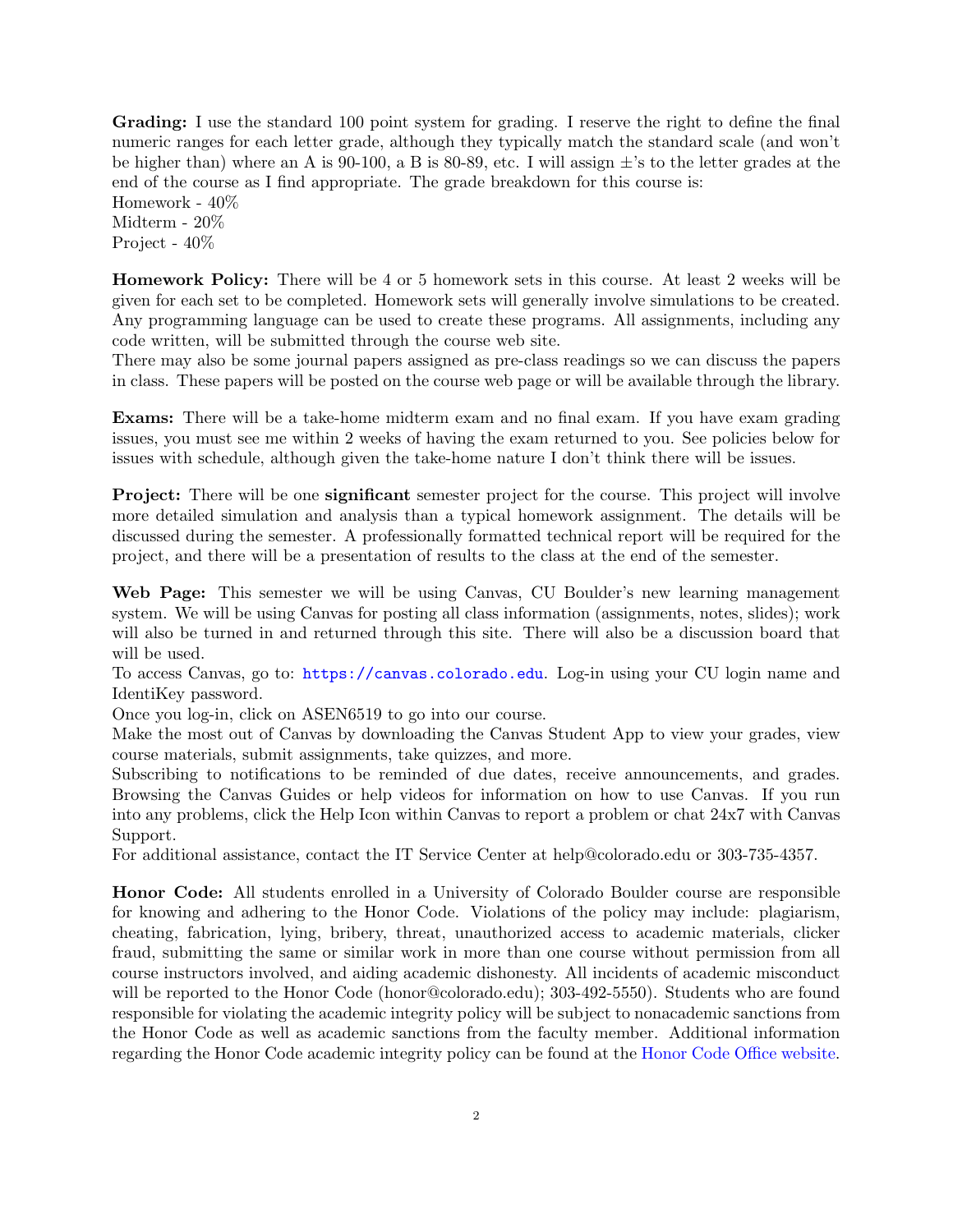Accommodations for Disabilities: If you qualify for accommodations because of a disability, please submit your accommodation letter from Disability Services to your faculty member in a timely manner so that your needs can be addressed. Disability Services determines accommodations based on documented disabilities in the academic environment. Information on requesting accommodations is located on the [Disability Services website.](http://www.colorado.edu/disabilityservices/students) Contact Disability Services at 303- 492-8671 or dsinfo@colorado.edu for further assistance. If you have a temporary medical condition or injury, see [Temporary Medical Conditions](http://www.colorado.edu/disabilityservices/students/temporary-medical-conditions) under the Students tab on the Disability Services website.

Classroom Behavior: Students and faculty each have responsibility for maintaining an appropriate learning environment. Those who fail to adhere to such behavioral standards may be subject to discipline. Professional courtesy and sensitivity are especially important with respect to individuals and topics dealing with race, color, national origin, sex, pregnancy, age, disability, creed, religion, sexual orientation, gender identity, gender expression, veteran status, political affiliation or political philosophy. Class rosters are provided to the instructor with the student's legal name. I will gladly honor your request to address you by an alternate name or gender pronoun. Please advise me of this preference early in the semester so that I may make appropriate changes to my records. For more information, see the policies on [classroom behavior](http://www.colorado.edu/policies/student-classroom-and-course-related-behavior) and the [Student Code of Conduct.](http://www.colorado.edu/osccr/)

Religious Observances: Campus policy regarding religious observances requires that faculty make every effort to deal reasonably and fairly with all students who, because of religious obligations, have conflicts with scheduled exams, assignments or required attendance. In this class, I will attempt to accommodate any conflicts with exam times if you let me know at least 2 weeks in advance.

See the [campus policy regarding religious observances](http://www.colorado.edu/policies/observance-religious-holidays-and-absences-classes-andor-exams) for full details.

Sexual Misconduct, Discrimination, Harassment And/Or Related Retaliation: The University of Colorado Boulder (CU Boulder) is committed to fostering a positive and welcoming learning, working, and living environment. CU Boulder will not tolerate acts of sexual misconduct (including sexual assault, exploitation, harassment, dating or domestic violence, and stalking), discrimination, and harassment by members of our community. Individuals who believe they have been subject to misconduct or retaliatory actions for reporting a concern should contact the Office of Institutional Equity and Compliance (OIEC) at 303-492-2127 or cureport@colorado.edu. Information about the OIEC, university policies, [anonymous reporting,](https://cuboulder.qualtrics.com/jfe/form/SV_0PnqVK4kkIJIZnf) and the campus resources can be found on the [OIEC website.](http://www.colorado.edu/institutionalequity/)

Please know that faculty and instructors have a responsibility to inform OIEC when made aware of incidents of sexual misconduct, discrimination, harassment and/or related retaliation, to ensure that individuals impacted receive information about options for reporting and support resources.